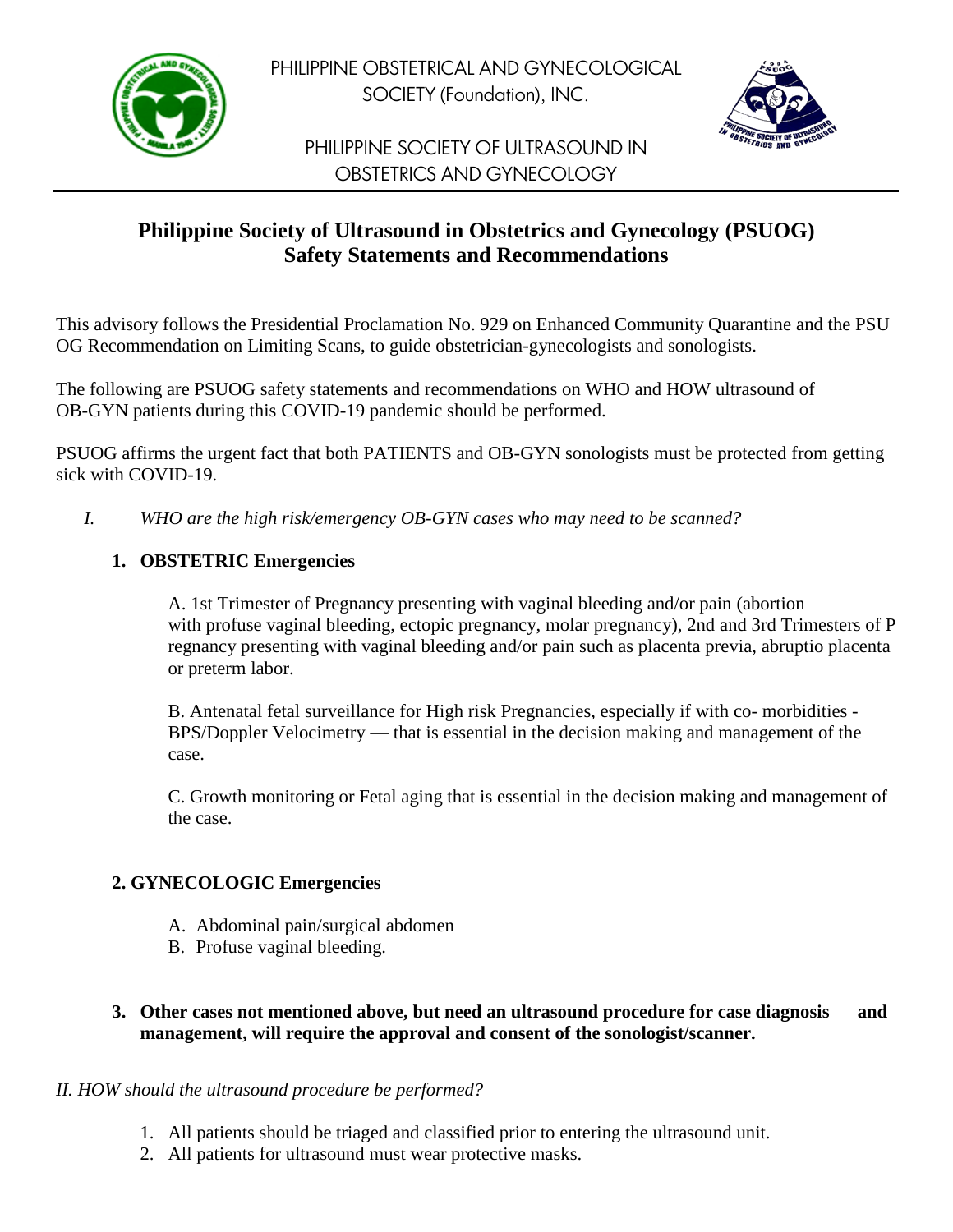- 3. The scanner must wear a mask, face shield, gloves and protective gown while doing the scan.
- 4. Reduce exposure to the patient by practicing social distancing and decreased time for scanning.
- 5. A separate room and dedicated ultrasound machine must be used for confirmed COVID-19 cases, PUIs and PUMs.

#### *III. For confirmed COVID-19 cases, PUIs and PUMs, HOW should the ultrasound procedure be performed?*

- A. Care for the scanner
	- 1. The scanner must be in complete PPEs while doing the scan, which must be replaced after each scan.
	- 2. The scanner must be wearing goggles, N95 / FFP 2 / FFP 3 / hand gloves at all times, which m ust be replaced after each scan.
	- 3. There must be a plastic barrier separating the patient from the scanner which must be dis infected after each scan.
	- 4. Hand washing after each procedure must be practiced at all times.
- B. Care for the machine
	- 1. The keyboard must be covered with plastic or cling-wrap, which must be replaced after each scan.
	- 2. The probes must be covered with gloves (transabdominal probe) and double condoms (transvaginal probe), which must be replaced after each scan.
	- 3. Clean the probes and wirings with compatible disinfectant recommended by the company of your ultrasound machine after each use.
- C. Care for the patient
	- 1. The patient must wear a mask at all times.
	- 2. Let the patient cross her arms over her chest to avoid touching the bed.
- D. Care for the room and bed
	- 1. The bed must be covered with a disposable mat or paper towel which must be replaced after each patient.
	- 2. The room must be cleaned and disinfected after each procedure.

This advisory is not intended to replace established guidelines of institutions. It is suggested that other relevant advice from other organizations be considered, such as:

ISUOG interim Guidance on 2019 novel coronavirus infection during pregnancy and puerperium: information for healthcare professionals:

Take away messages - [https://www.isuog.org/clinical-resources/coronavirus-covid-19-resources/webinar-series](https://www.isuog.org/clinical-resources/coronavirus-covid-19-resources/webinar-series-on-covid-19/first-webinar-prepare-your-unit-for-coronavirus.html)[on-covid-19/first-webinar-prepare-your-unit-for-coronavirus.html](https://www.isuog.org/clinical-resources/coronavirus-covid-19-resources/webinar-series-on-covid-19/first-webinar-prepare-your-unit-for-coronavirus.html)

Full webinar - [https://www.isuog.org/clinical-resources/coronavirus-covid-19-resources/webinar-series-on](https://www.isuog.org/clinical-resources/coronavirus-covid-19-resources/webinar-series-on-covid-19/first-webinar-prepare-your-unit-for-coronavirus/webinar-how-to-prepare-your-unit-for-coronavirus.html)[covid-19/first-webinar-prepare-your-unit-for-coronavirus/webinar-how-to-prepare-your-unit-for](https://www.isuog.org/clinical-resources/coronavirus-covid-19-resources/webinar-series-on-covid-19/first-webinar-prepare-your-unit-for-coronavirus/webinar-how-to-prepare-your-unit-for-coronavirus.html)[coronavirus.html](https://www.isuog.org/clinical-resources/coronavirus-covid-19-resources/webinar-series-on-covid-19/first-webinar-prepare-your-unit-for-coronavirus/webinar-how-to-prepare-your-unit-for-coronavirus.html)

WHO:<https://www.who.int/emergencies/diseases/novel-coronavirus-2019>

Centers for Disease Control and Prevention (CDC): [https://www.cdc.gov/coronavirus/2019](https://www.cdc.gov/coronavirus/2019- ncov/specific groups/%20pregnancy-faq.html) ncov/specific [groups/ pregnancy-faq.html](https://www.cdc.gov/coronavirus/2019- ncov/specific groups/%20pregnancy-faq.html)

ISUOG webinar: Coronavirus: Crisis management, equipment and rationalising services